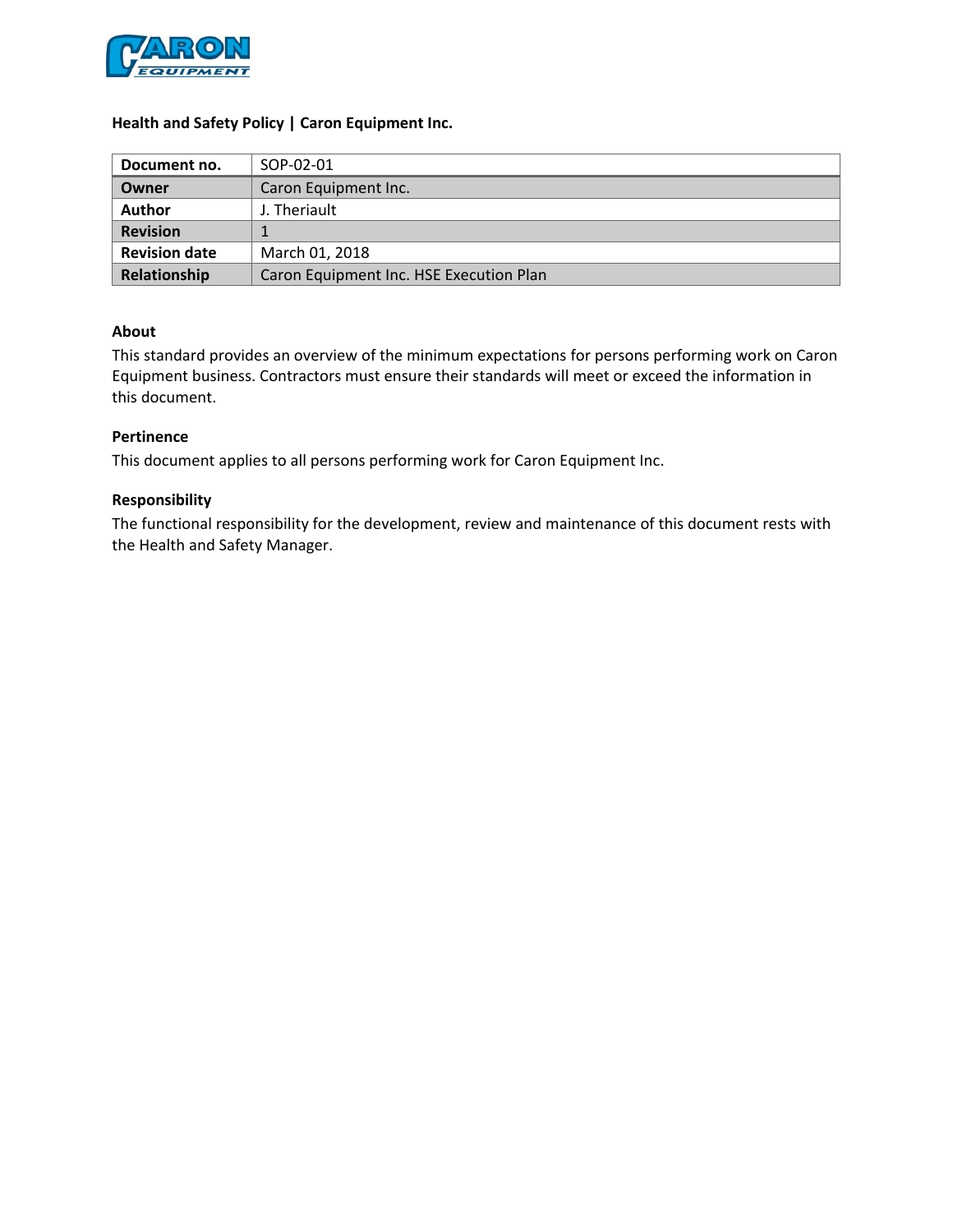### **Contents**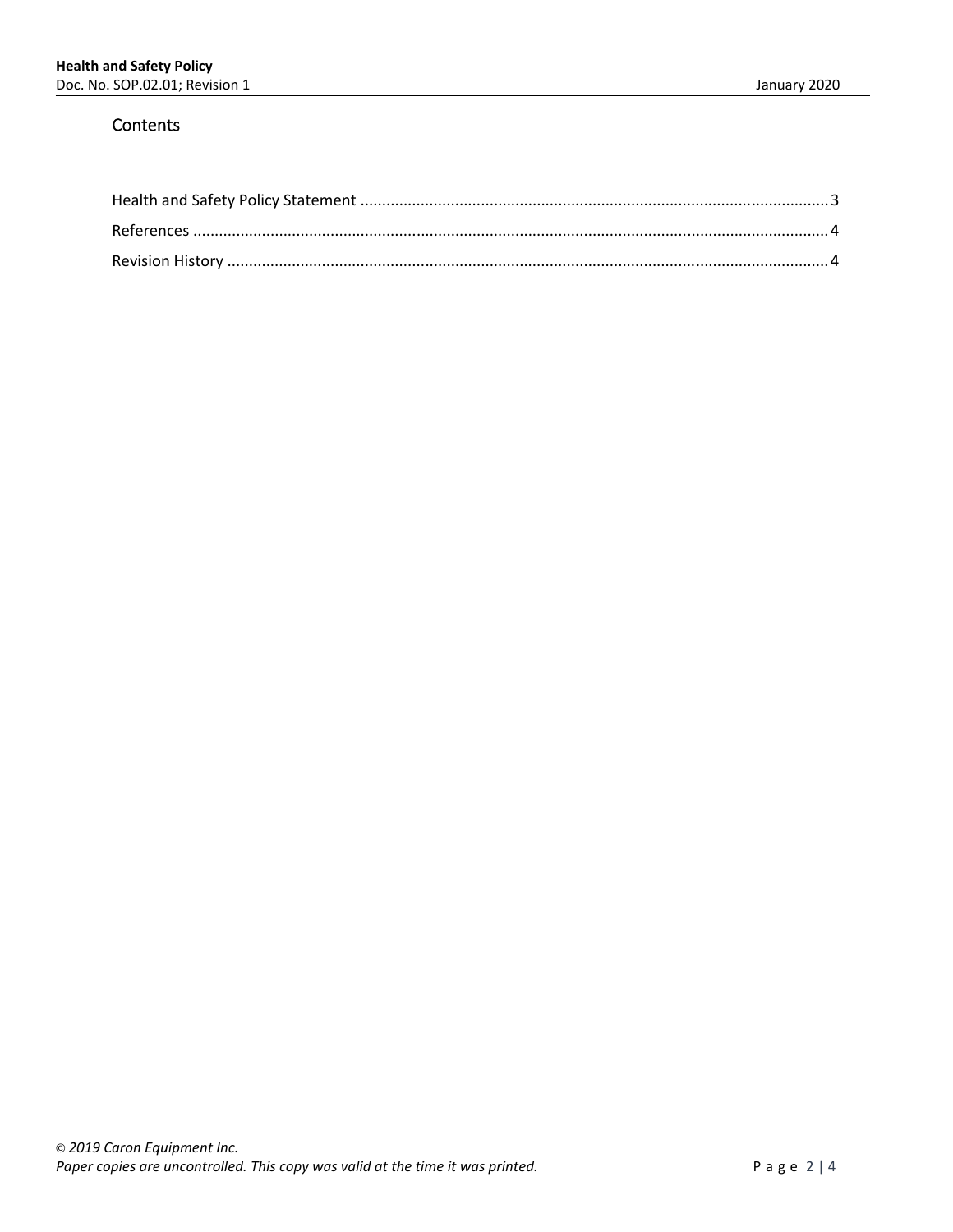### Health and Safety Policy Statement

The Company, Caron Equipment Inc, firmly believes in providing, maintaining and promoting safe work conditions and a healthy environment for all personnel. An efficient and well‐managed Health and Safety program is the essential basis of a good relationship.

Our goal is to establish and maintain a corporate policy in order to fully educate our employees and subcontractors. The Company will strive in making every reasonable effort to minimize and hopefully eliminate causes of injuries to persons, damage to property and work interruptions.

Commitment and active participation by everyone, every day on every job, is necessary to achieve the level of safety excellence that the Company expects. Management, Supervisors and the Joint Health and Safety Committee will also ensure that all work is carried out in a safe manner and meet all legislative requirements under the Occupational Health and Safety Act and their applicable Ontario Regulations. Safety cannot be delegated to staff specialists. We are responsible for taking reasonable care to protect our health & safety. We owe it to our loved ones.

We sincerely request that all parties implicated with the Company do their share towards meeting our goals by supporting our Health & Safety program, being watchful and careful at work, showing and ensuring that all safety measures have always been followed, and reporting all hazardous and unhealthy working conditions.

Commitment to health and safety forms an integral part of this organization, from the president to the workers. I trust you will join me in a personal commitment to safety.

\_\_\_\_\_\_\_\_\_\_\_\_\_\_\_\_\_\_\_\_\_\_\_\_\_\_\_\_\_\_\_\_ \_\_\_\_\_\_\_\_\_\_\_\_\_\_\_\_\_\_\_\_\_\_\_\_\_\_\_\_\_\_\_\_

Marc Caron, President **Caron** Date